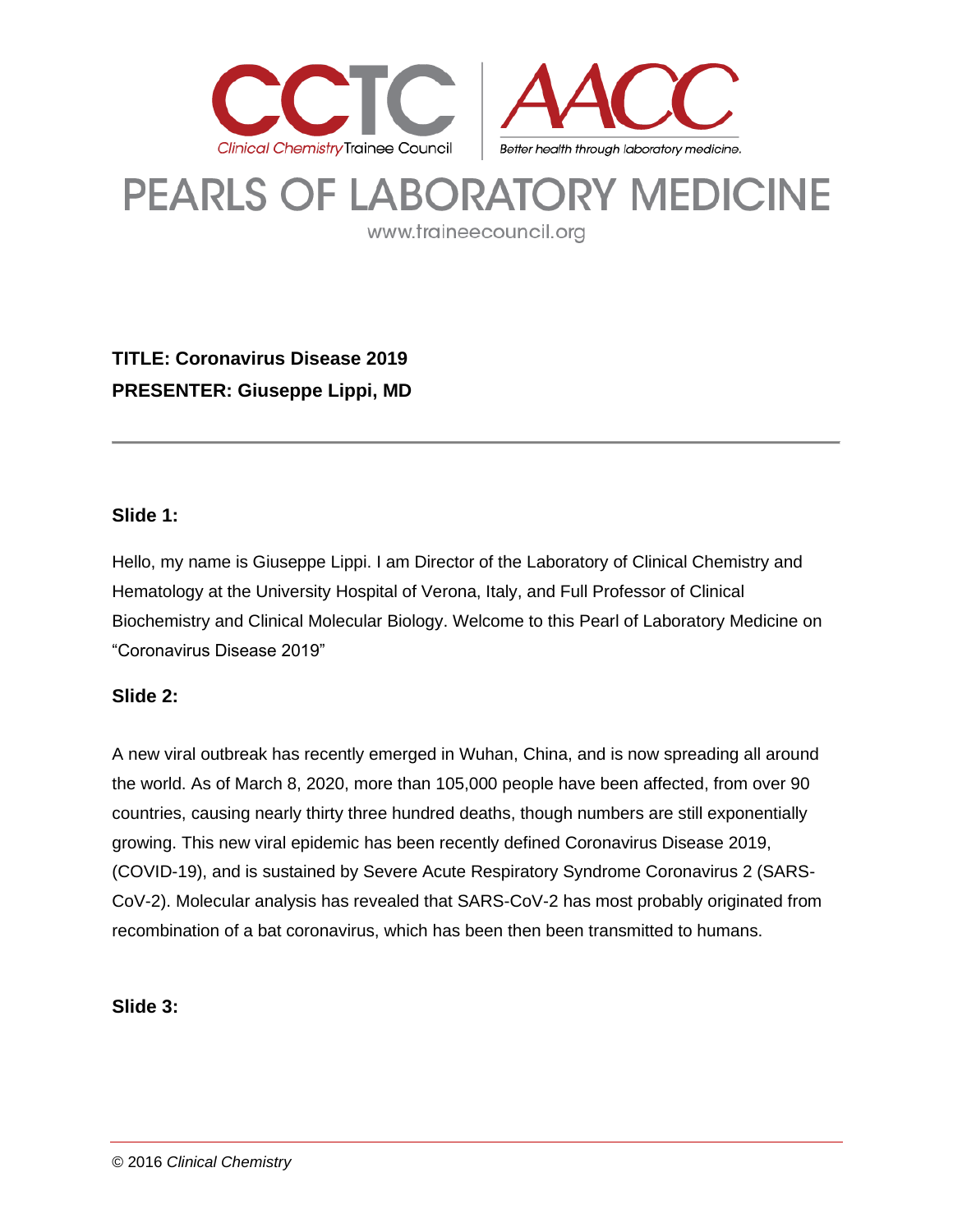COVID-19 outbreak is the third documented spillover of animal coronaviruses to humans during the past two decades, after Severe Acute Respiratory Syndrome (SARS) in 2002 and the Middle East Respiratory Syndrome (MERS) in 2012.

#### **Slide 4:**

A recent study has shown that the virus SARS-CoV-2 mainly targets the alveolar epithelial type II cells, which hence function as a reservoir for viral invasion in lung tissue.

#### **Slide 5:**

Information on the more representative clinical features of this syndrome are obviously still accumulating, and it cannot be excluded that the virus may interplay differently with human genetics and epigenetics. The largest data have been published in the Asian population, where the outbreak has begun, but it cannot be excluded that the clinical features may be partially different in other populations around the world.

#### **Slide 6:**

Although the risk of being infected by a patient with COVID-19 is the highest after the onset of symptoms, high viral loads in nose can be detected before the patient will become symptomatic. Moreover, the viral loads of non-symptomatic patients subjects tend to be similar to those of symptomatic patients, thus contributing to the risk of human-to-human transmission of the virus even during the non-symptomatic phase of disease. There are also anecdotal reports of possible transmission of the virus after remission of the symptoms. Information on the incubation period of COVID-19 is rather heterogeneous, thought the vast majority of patients develops the first symptoms between 2-14 days after being infected.

#### **Slide 7:**

As regards the clinic, the most frequently reported symptoms of COVID-19 encompass fever, cough, shortness of breath, myalgia and fatigue. A number of patients also report unusually frequent episodes of headache. Nasal congestion and diarrhea are apparently not so frequent.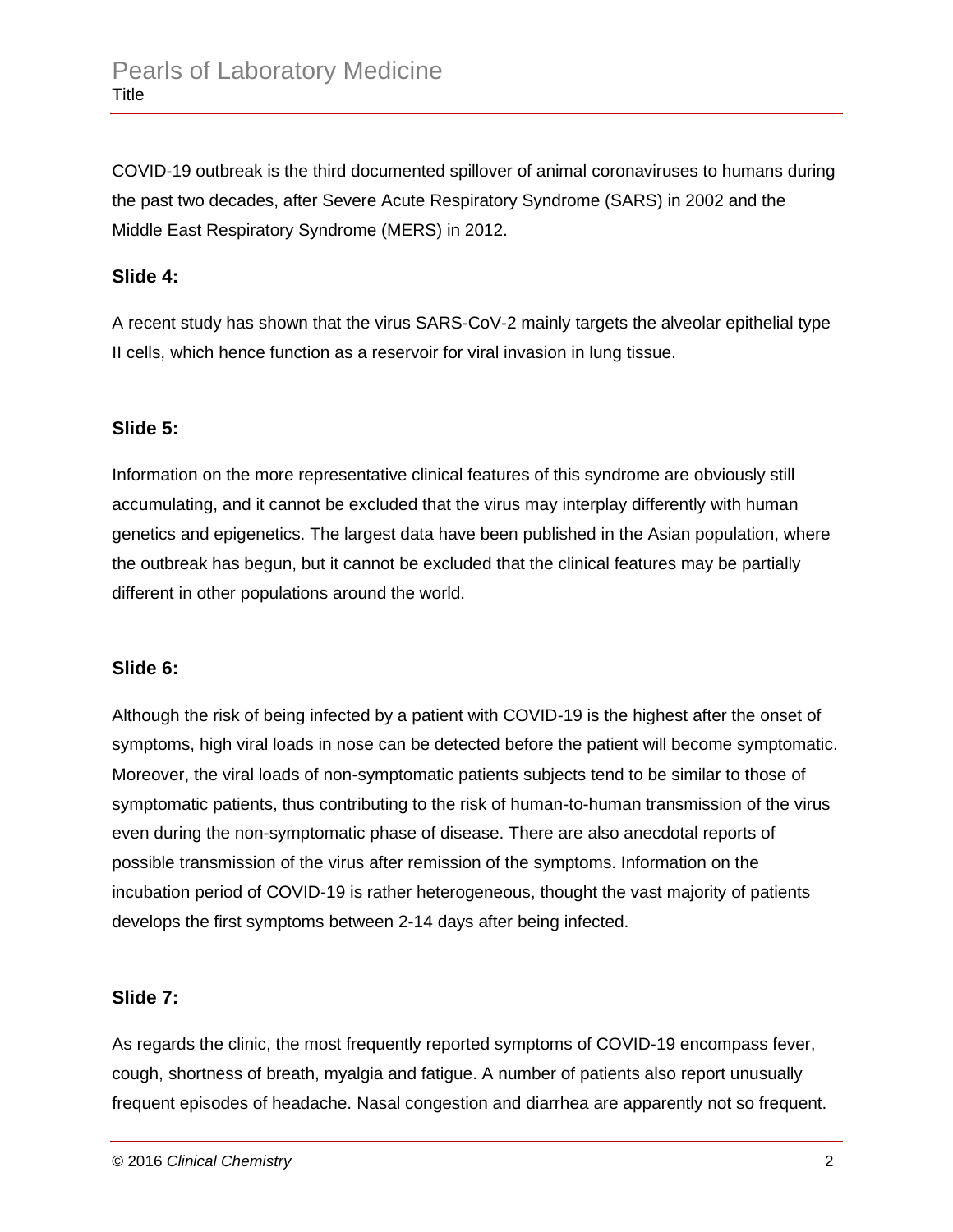#### **Slide 8:**

According to the World Health Organization, 80% of patients with COVID-19 only experience mild symptoms, very similar to those of a common influenza, but nearly 10-15% may progress towards a more severe form of disease, for example needing mechanical ventilation, while 2-5% of patients may then become critically ill and, for example, may need to be admitted to the intensive care unit.

### **Slide 9:**

According to the World Health Organization, the risk of developing a severe form of COVID-2019 seems to be higher in elderly patients and in those with important co-morbidities, such as diabetes, cancer, cardiovascular and chronic respiratory diseases. No definitive data are available on the severity in patients with previous respiratory diseases, such as asthma.

#### **Slide 10:**

The recent statistics of the World Health Organization attests that despite the number of people that can be infected by a positive patient is higher for COVID-19 than for the previous two coronavirus syndromes SARS and MERS, the pathogenicity of COVID-19 appears globally lower. Current mortality data are the highest for MERS, around 34%, intermediate for SARS, around 10% and apparently the lowest so far for COVID-19, around 2-4%.

# **Slide 11:**

As regards the distribution of the number of deaths across different ages, it is the highest between 30 and 79 years, then followed by the age range comprised between 20 and 29 years. Data garnered so far attests that COVID-19 may only produce a mild disease in children, which is then reflected by the low mortality rate. On the other hand, the presence of mild symptoms or even the non-symptomatic course of disease would make children important reservoirs and carriers of the virus.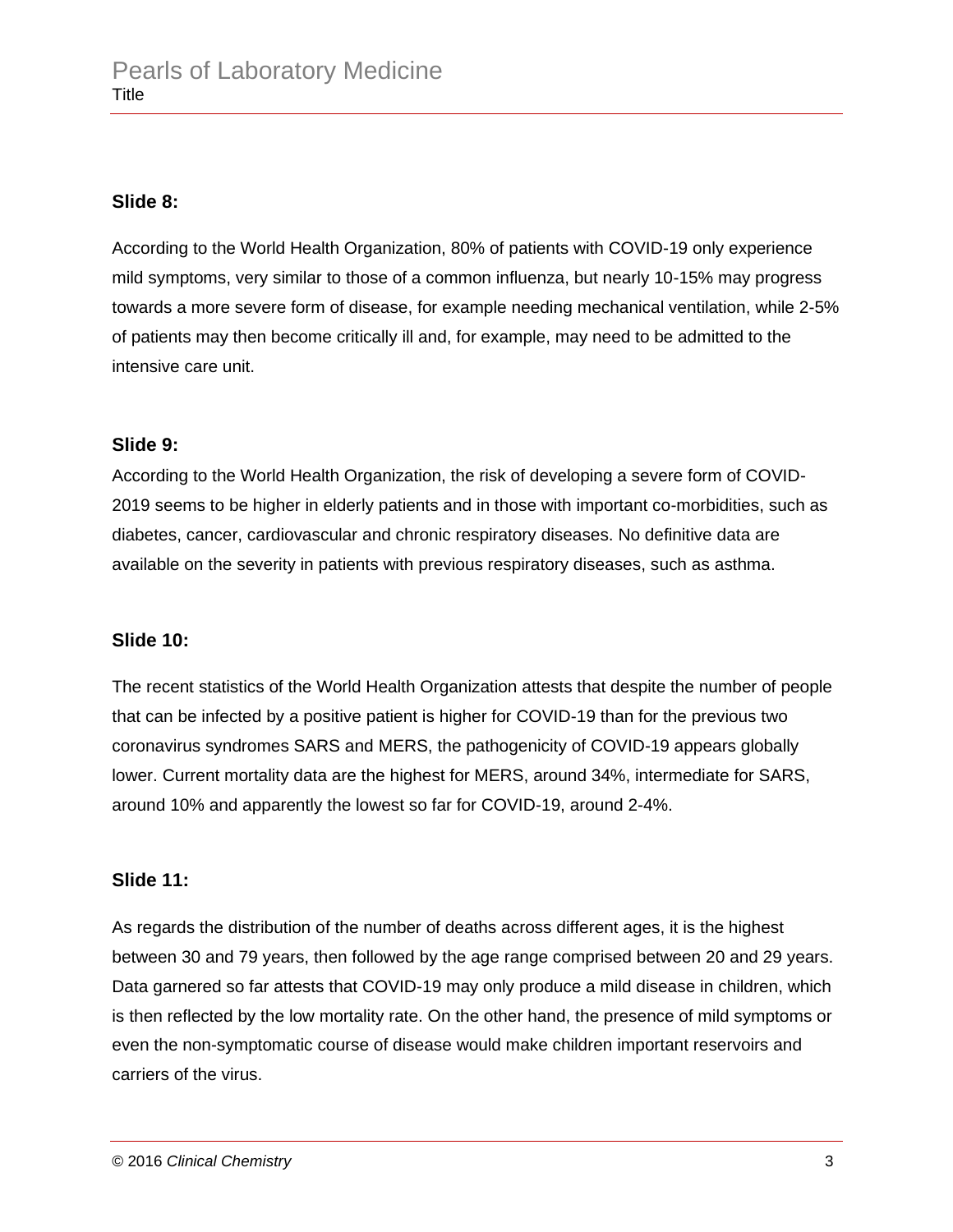#### **Slide 12:**

The etiological diagnosis of SARS-CoV-2 infection is currently based on collection of an upper respiratory specimen (typically nasopharyngeal AND oropharyngeal swabs) and further analysis of the sample using (real-time) reverse transcription polymerase chain reaction (rRT-PCR).

#### **Slide 13:**

A validated diagnostic workflow for detecting SARS-CoV-2 in Europe is based on three sequential real-time reverse-transcription polymerase chain reaction (rRT-PCR) assays, which encompass analysis of E gene as first line screening assay, analysis of RdRp gene as confirmatory assay and analysis of N gene as an additional confirmatory assay.

#### **Slide 14:**

According to a recent literature review, the most frequent laboratory abnormalities found in patients with COVID-19 encompass lymphopenia (in 35-75% of cases), increased values of C reactive protein (in 75-93% of cases), increased values of lactate dehydrogenase (in 27-92% of cases), increased values of erythrocyte sedimentation rate (in up to 85% of cases), increased values of D-dimer (in 36-43% of cases), along with low concentration of serum albumin (in 50- 98% of cases) and low hemoglobin values (in 41-50% of cases).

#### **Slide 15:**

According to a recent literature review, the most frequent laboratory tests predicting progression toward severe forms of COVID-19 include decreased value of hemoglobin and albumin, as well as increased values of neutrophils, lactate dehydrogenase, aminotransferases, cardiac biomarkers (especially cardiac troponins), D-dimer , procalcitonin and C reactive protein.

#### **Slide 16: References**